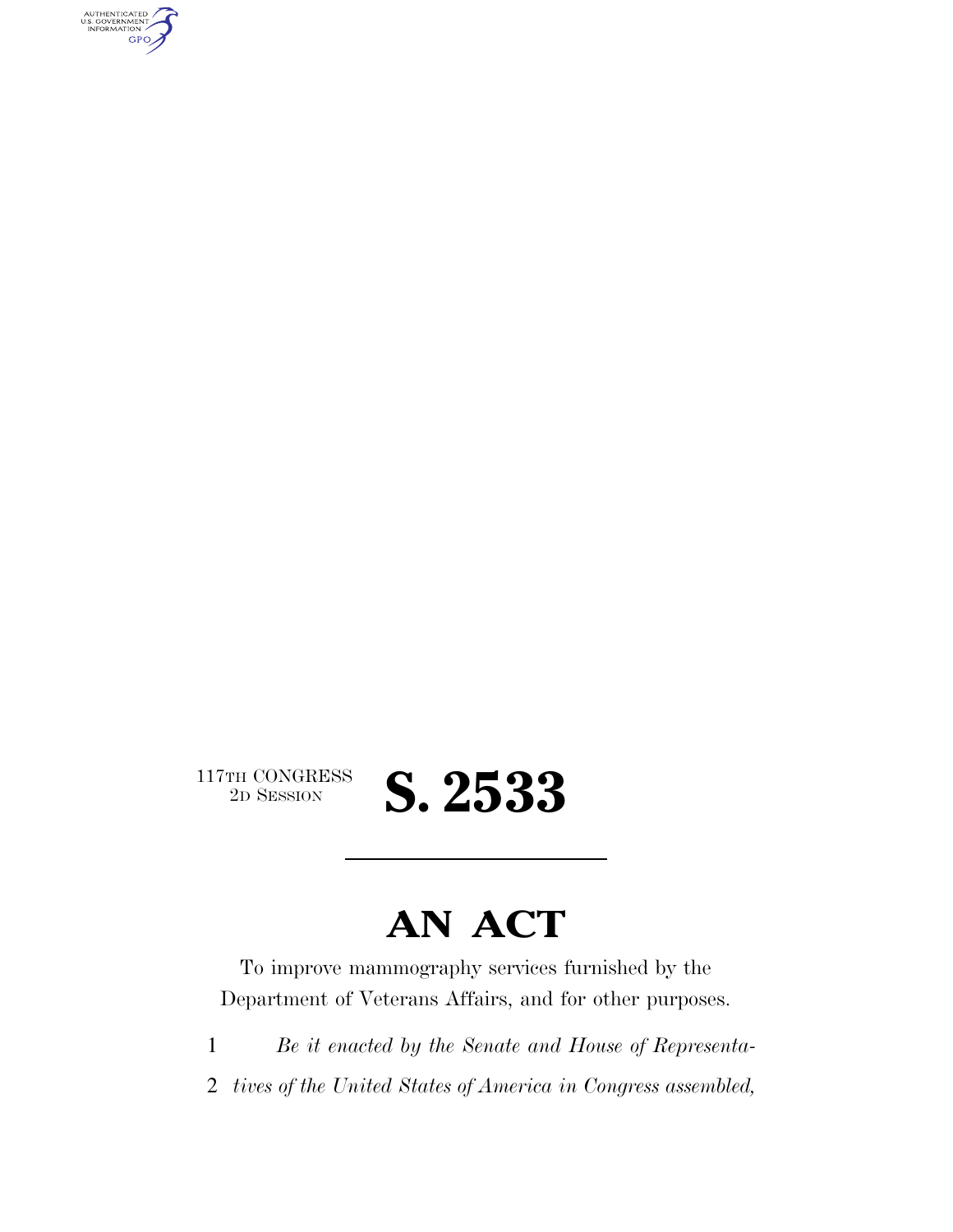#### 1 **SECTION 1. SHORT TITLE; TABLE OF CONTENTS.**

- 2 (a) SHORT TITLE.—This Act may be cited as the
- 3 ''Making Advances in Mammography and Medical Options
- 4 for Veterans Act''.
- 5 (b) TABLE OF CONTENTS.—The table of contents for

#### 6 this Act is as follows:

Sec. 1. Short title; table of contents.

#### TITLE I—SCREENING AND EARLY DETECTION

- Sec. 101. Strategic plan for breast imaging services for veterans.
- Sec. 102. Telescreening mammography pilot program of Department of Veterans Affairs.
- Sec. 103. Upgrade of breast imaging at facilities of Department of Veterans Affairs to three-dimensional digital mammography.
- Sec. 104. Study on availability of testing for breast cancer gene among veterans and expansion of availability of such testing.
- Sec. 105. Mammography accessibility for paralyzed and disabled veterans.
- Sec. 106. Report on access to and quality of mammography screenings furnished by Department of Veterans Affairs.

#### TITLE II—PARTNERSHIPS FOR RESEARCH AND ACCESS TO CARE

- Sec. 201. Partnerships with National Cancer Institute to expand access of veterans to cancer care.
- Sec. 202. Report by Department of Veterans Affairs and Department of Defense on interagency collaboration on treating and researching breast cancer.

## 7 **TITLE I—SCREENING AND**  8 **EARLY DETECTION**

9 **SEC. 101. STRATEGIC PLAN FOR BREAST IMAGING SERV-**

#### 10 **ICES FOR VETERANS.**

 (a) IN GENERAL.—Not later than one year after the date of the enactment of this Act, the Secretary of Vet- erans Affairs shall submit to the Committee on Veterans' Affairs of the Senate and the Committee on Veterans' Af-

- 15 fairs of the House of Representatives a strategic plan for
- 16 improving breast imaging services for veterans.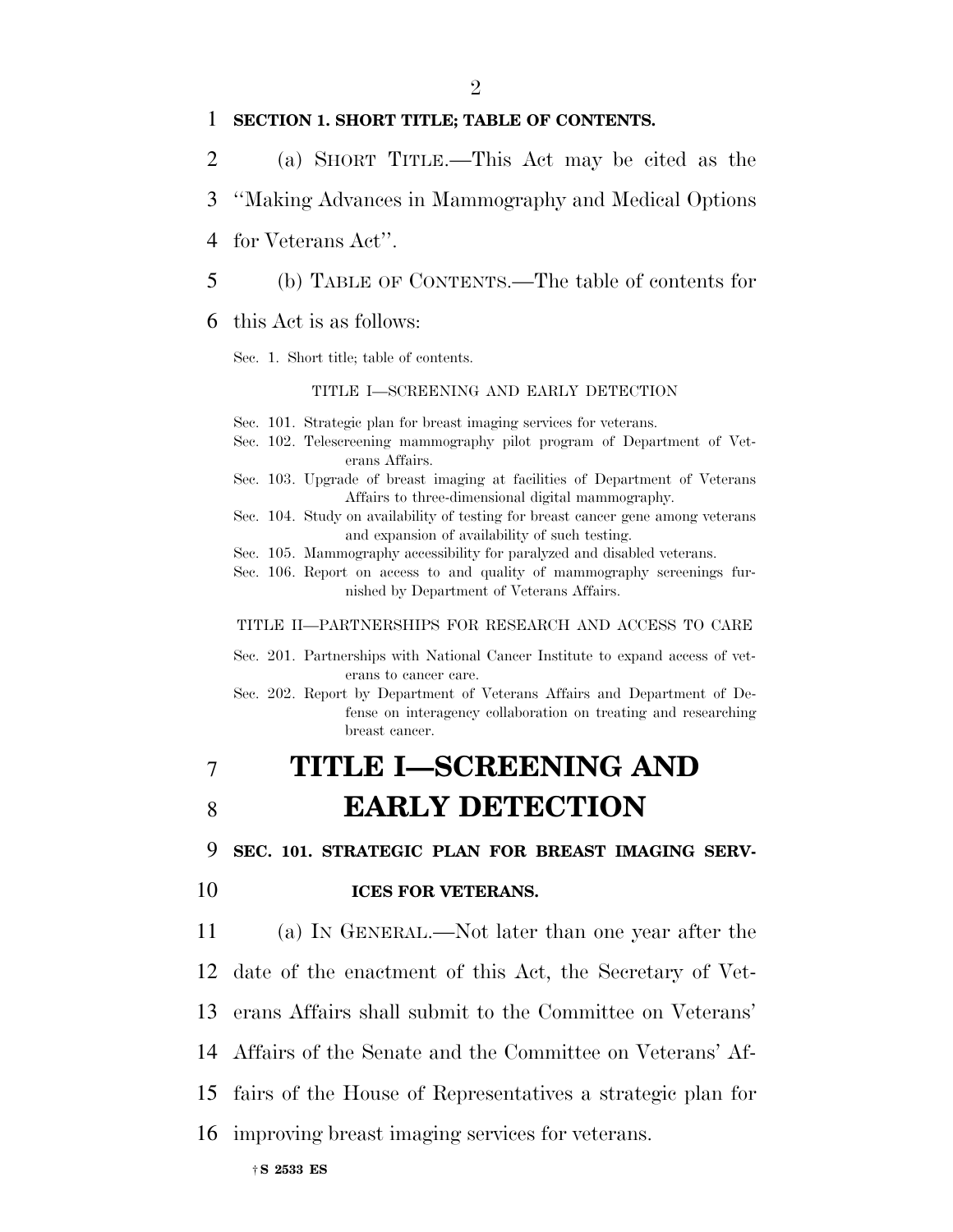(b) ELEMENTS.—The strategic plan required by sub-section (a) shall—

| 3              | (1) cover the evolving needs of women veterans;    |
|----------------|----------------------------------------------------|
| $\overline{4}$ | (2) address geographic disparities of breast im-   |
| 5              | aging furnished at a facility of the Department of |
| 6              | Veterans Affairs and the use of breast imaging     |
| 7              | through non-Department providers in the commu-     |
| 8              | nity;                                              |
| 9              | address the<br>digital<br>(3)<br>use of<br>breast  |
| 10             | tomosynthesis (DBT-3D breast imaging);             |
| 11             | (4) address the needs of male veterans who re-     |
| 12             | quire breast cancer screening services; and        |
| 13             | $(5)$ provide recommendations on—                  |
| 14             | (A) potential expansion of breast imaging          |
| 15             | services furnished at facilities of the Depart-    |
| 16             | ment, including infrastructure and staffing        |
| 17             | needs;                                             |
| 18             | (B) the use of digital breast tomosynthesis;       |
| 19             | (C) the use of mobile mammography; and             |
| 20             | (D) other access and equity improvements           |
| 21             | for breast imaging.                                |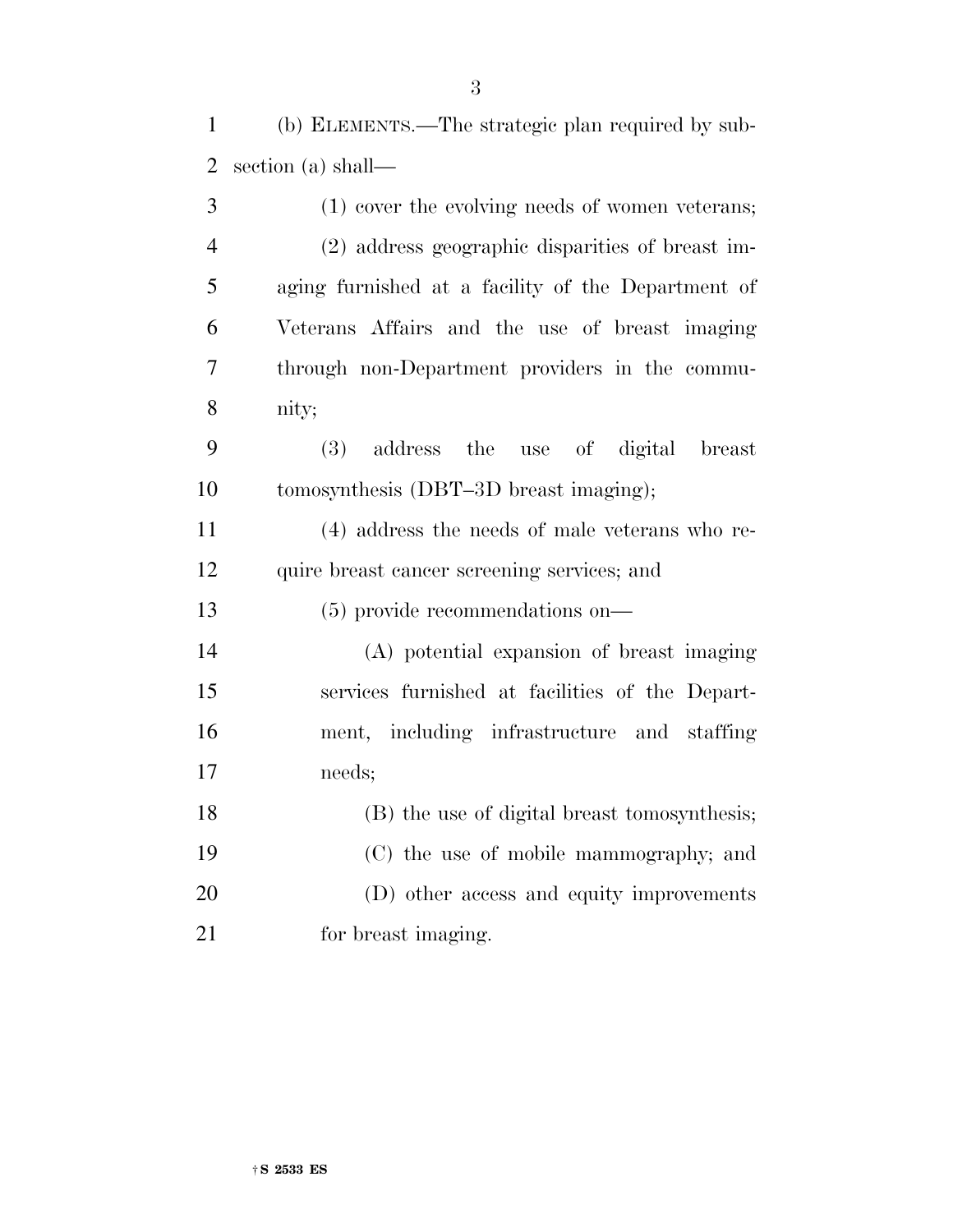## **SEC. 102. TELESCREENING MAMMOGRAPHY PILOT PRO- GRAM OF DEPARTMENT OF VETERANS AF-FAIRS.**

 (a) IN GENERAL.—Commencing not later than 18 months after the date of the enactment of this Act, the Secretary of Veterans Affairs shall carry out a pilot pro- gram to provide telescreening mammography services for veterans who live in—

 (1) States where the Department of Veterans Affairs does not offer breast imaging services at a facility of the Department; or

 (2) locations where access to breast imaging services at a facility of the Department is difficult or not feasible, as determined by the Secretary.

 (b) DURATION.—The Secretary shall carry out the pilot program under subsection (a) for a three-year period beginning on the commencement of the pilot program.

 (c) LOCATIONS.—In carrying out the pilot program under subsection (a), the Secretary may use community- based outpatient clinics, mobile mammography, Federally qualified health centers (as defined in section 1861(aa)(4) 22 of the Social Security Act  $(42 \text{ U.S.C. } 1395x(aa)(4))),$  rural health clinics, critical access hospitals, clinics of the Indian Health Service, and such other sites as the Sec- retary determines feasible to provide mammograms under the pilot program.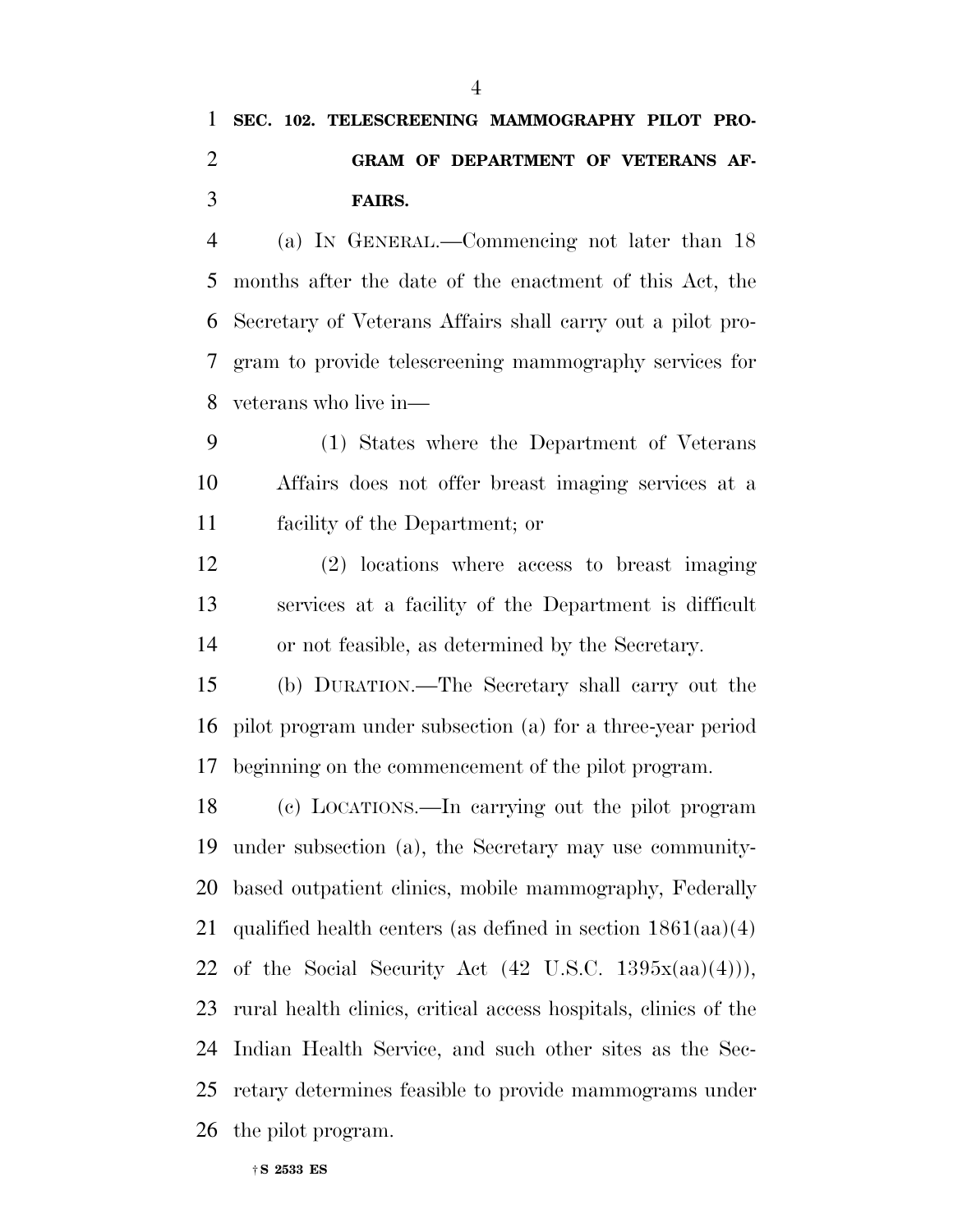| $\mathbf{1}$   | (d) SHARING OF IMAGES AND RESULTS.—Under the         |
|----------------|------------------------------------------------------|
| 2              | pilot program under subsection $(a)$ —               |
| 3              | (1) mammography images generated shall be            |
| $\overline{4}$ | sent to a telescreening mammography center of the    |
| 5              | Department for interpretation by qualified radiolo-  |
| 6              | gists; and                                           |
| 7              | (2) results shall be shared with the veteran and     |
| 8              | their primary care provider in accordance with poli- |
| 9              | cies established by the Secretary.                   |
| 10             | $(e)$ REPORT.—                                       |
| 11             | (1) IN GENERAL.—Not later than one year              |
| 12             | after the conclusion of the pilot program under sub- |
| 13             | section (a), the Secretary shall submit to the Com-  |
| 14             | mittee on Veterans' Affairs of the Senate and the    |
| 15             | Committee on Veterans' Affairs of the House of       |
| 16             | Representatives a report evaluating the pilot pro-   |
| 17             | gram.                                                |
| 18             | (2) ELEMENTS.—The report required by para-           |
| 19             | graph (1) shall include the following:               |
| 20             | (A) An assessment of the quality of the              |
| 21             | mammography provided under the pilot pro-            |
| 22             | gram under subsection (a).                           |
| 23             | (B) Feedback from veterans and providers             |
| 24             | participating in the pilot program.                  |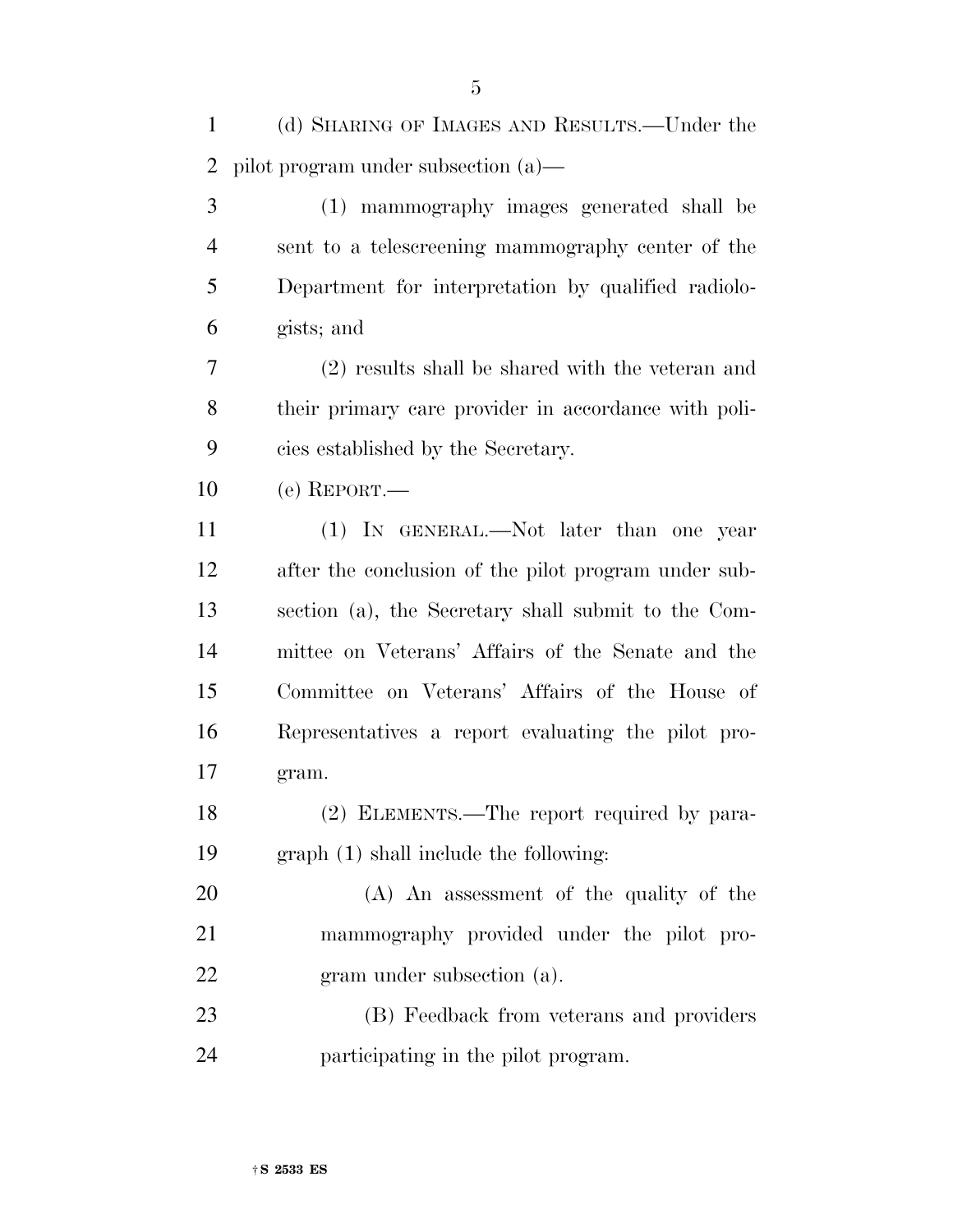| (C) A recommendation of the Secretary on                     |
|--------------------------------------------------------------|
| the continuation or discontinuation of the pilot             |
| program.                                                     |
| SEC. 103. UPGRADE OF BREAST IMAGING AT FACILITIES OF         |
| DEPARTMENT OF VETERANS AFFAIRS<br>TO                         |
| <b>THREE-DIMENSIONAL</b><br><b>DIGITAL</b><br><b>MAMMOG-</b> |
| RAPHY.                                                       |
| Not later than two years after the date of the enact-        |
| ment of this Act, the Secretary of Veterans Affairs shall—   |
| (1) upgrade all mammography services at facili-              |
| ties of the Department of Veterans Affairs that pro-         |
| vide such services to use digital breast tomosynthesis       |
| technology, also known as three-dimensional breast           |
| imaging; and                                                 |
| (2) submit to the Committee on Veterans' Af-                 |
| fairs of the Senate and the Committee on Veterans'           |
| Affairs of the House of Representatives a report—            |
| (A) indicating that the upgrade under                        |
| paragraph (1) has been completed; and                        |
| (B) listing the facilities or other locations                |
| of the Department at which digital breast                    |
| tomosynthesis technology is used.                            |
|                                                              |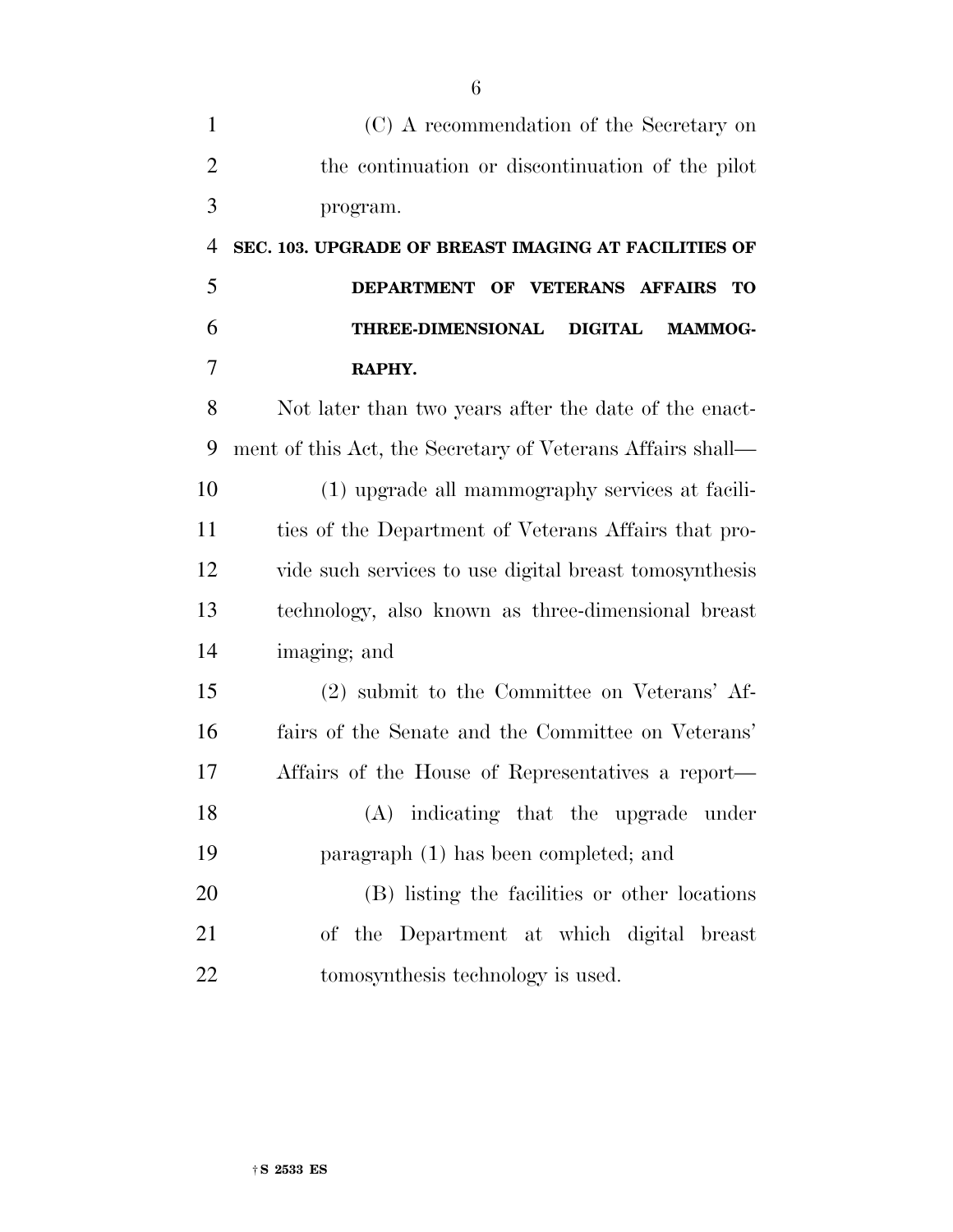| 1              | SEC. 104. STUDY ON AVAILABILITY OF TESTING FOR         |
|----------------|--------------------------------------------------------|
| $\overline{2}$ | BREAST CANCER GENE AMONG VETERANS                      |
| 3              | AND EXPANSION OF AVAILABILITY OF SUCH                  |
| $\overline{4}$ | TESTING.                                               |
| 5              | (a) STUDY.—                                            |
| 6              | (1) IN GENERAL.—The Secretary of Veterans              |
| 7              | Affairs shall conduct a study on the availability of   |
| 8              | access to testing for the breast cancer gene for vet-  |
| 9              | erans diagnosed with breast cancer, as recommended     |
| 10             | by the guidelines set forth by the National Com-       |
| 11             | prehensive Cancer Network.                             |
| 12             | (2) ELEMENTS.—In conducting the study under            |
| 13             | paragraph $(1)$ , the Secretary shall examine—         |
| 14             | (A) the feasibility of expanding the Joint             |
| 15             | Medicine Service of the Department of Veterans         |
| 16             | Affairs to provide genetic testing and coun-           |
| 17             | seling for veterans with breast cancer across the      |
| 18             | country; and                                           |
| 19             | (B) access to such testing and counseling              |
| 20             | for veterans living in rural or highly rural           |
| 21             | areas, and any gaps that may exist with respect        |
| 22             | to such access.                                        |
| 23             | (b) EXPANSION OF AVAILABILITY OF TESTING.—             |
| 24             | (1) IN GENERAL.—The Secretary shall update             |
| 25             | guidelines or institute new guidelines to increase the |
| 26             | use of molecular testing and genetic counseling for    |
|                |                                                        |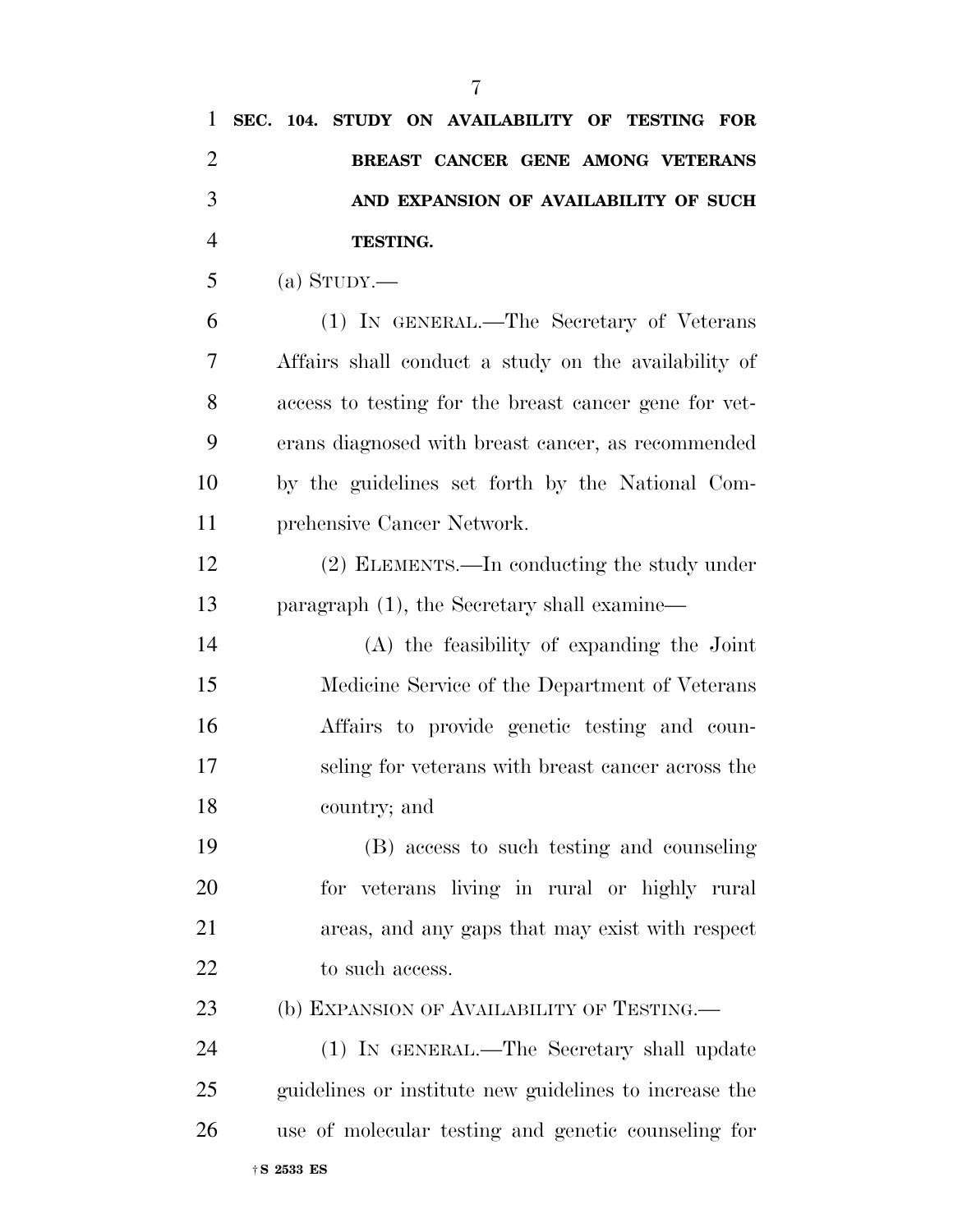| $\mathbf{1}$   | veterans diagnosed with breast cancer, including vet-    |
|----------------|----------------------------------------------------------|
| $\overline{c}$ | erans living in rural or highly rural areas.             |
| 3              | (2) DECISION SUPPORT TOOLS.—In updating or               |
| $\overline{4}$ | instituting guidelines under paragraph (1), the Sec-     |
| 5              | retary may develop clinical decision support tools,      |
| 6              | such as clinical pathways, to facilitate delivery of     |
| 7              | breast cancer care that is in line with national can-    |
| 8              | cer guidelines.                                          |
| 9              | (c) REPORT.—Not later than two years after the date      |
| 10             | of the enactment of this Act, the Secretary shall submit |
| 11             | to the Committee on Veterans' Affairs of the Senate and  |
| 12             | the Committee on Veterans' Affairs of the House of Rep-  |
| 13             | resentatives a report on—                                |
| 14             | (1) the results of the study under subsection            |
| 15             | (a);                                                     |
| 16             | (2) any updates to guidelines or new guidelines          |
| 17             | instituted under subsection (b);                         |
| 18             | (3) breast cancer clinical pathways implemented          |
| 19             | by the Department of Veterans Affairs and the utili-     |
| 20             | zation of those pathways across the Department;          |
| 21             | and                                                      |
| 22             |                                                          |
|                | (4) any progress of the Department in improv-            |
| 23             | ing access to and usage of molecular and genetic         |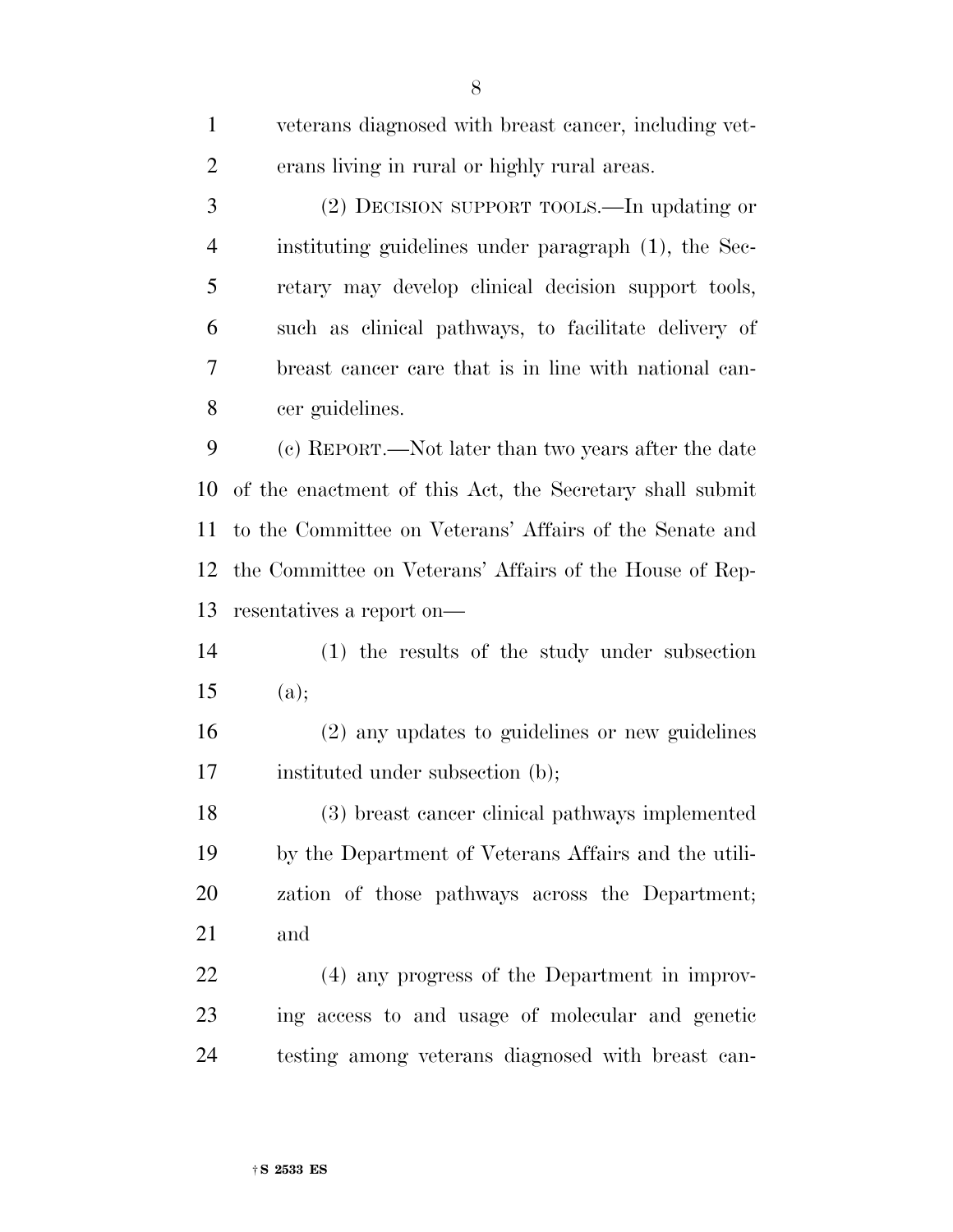cer, including for veterans living in rural or highly rural areas.

 (d) DEFINITIONS.—In this section, the terms ''rural'' and ''highly rural'' have the meanings given those terms in the Rural-Urban Commuting Areas coding system of the Department of Agriculture.

### **SEC. 105. MAMMOGRAPHY ACCESSIBILITY FOR PARALYZED AND DISABLED VETERANS.**

9 (a)  $S_{TUDY}$ —

 (1) IN GENERAL.—The Secretary of Veterans Affairs shall conduct a study on the accessibility of breast imaging services at facilities of the Depart- ment of Veterans Affairs for veterans with paralysis, spinal cord injury or disorder (SCI/D), or another disability.

 (2) ACCESSIBILITY.—The study required by paragraph (1) shall include an assessment of the ac- cessibility of the physical infrastructure at breast imaging facilities of the Department, including the imaging equipment, transfer assistance, and the room in which services will be provided as well as adherence to best practices for screening and treat-ing veterans with a spinal cord injury or disorder.

(3) SCREENING RATES.—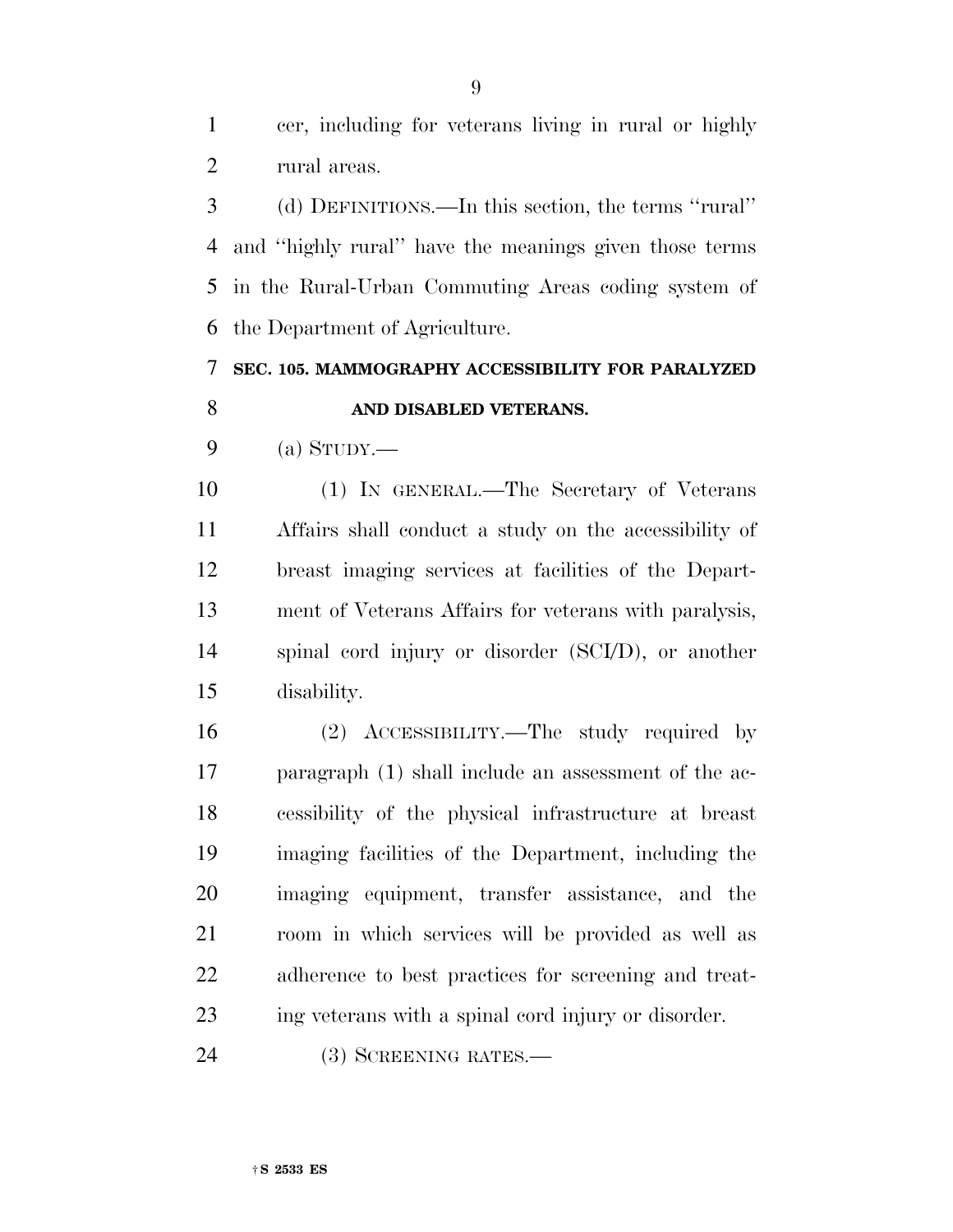(A) MEASUREMENT.—The study required by paragraph (1) shall include a measurement of breast cancer screening rates for veterans with a spinal cord injury or disorder during the two-year period preceding the commencement of the study, including a breakout of the screening rates for such veterans living in rural or highly rural areas. (B) DEVELOPMENT OF METHOD.—If the Secretary is unable to provide the measurement 11 required under subparagraph (A), the Secretary shall develop a method to track breast cancer screening rates for veterans with a spinal cord injury or disorder.

 (4) REPORT.—Not later than two years after 16 the date of the enactment of this Act, the Secretary shall submit to the Committee on Veterans' Affairs of the Senate and the Committee on Veterans' Af- fairs of the House of Representatives a report on the findings of the study required by paragraph (1), in-cluding—

 (A) the rates of screening among veterans with a spinal cord injury or disorder, including veterans living in rural or highly rural areas, as 25 required under paragraph  $(3)(A)$ ; or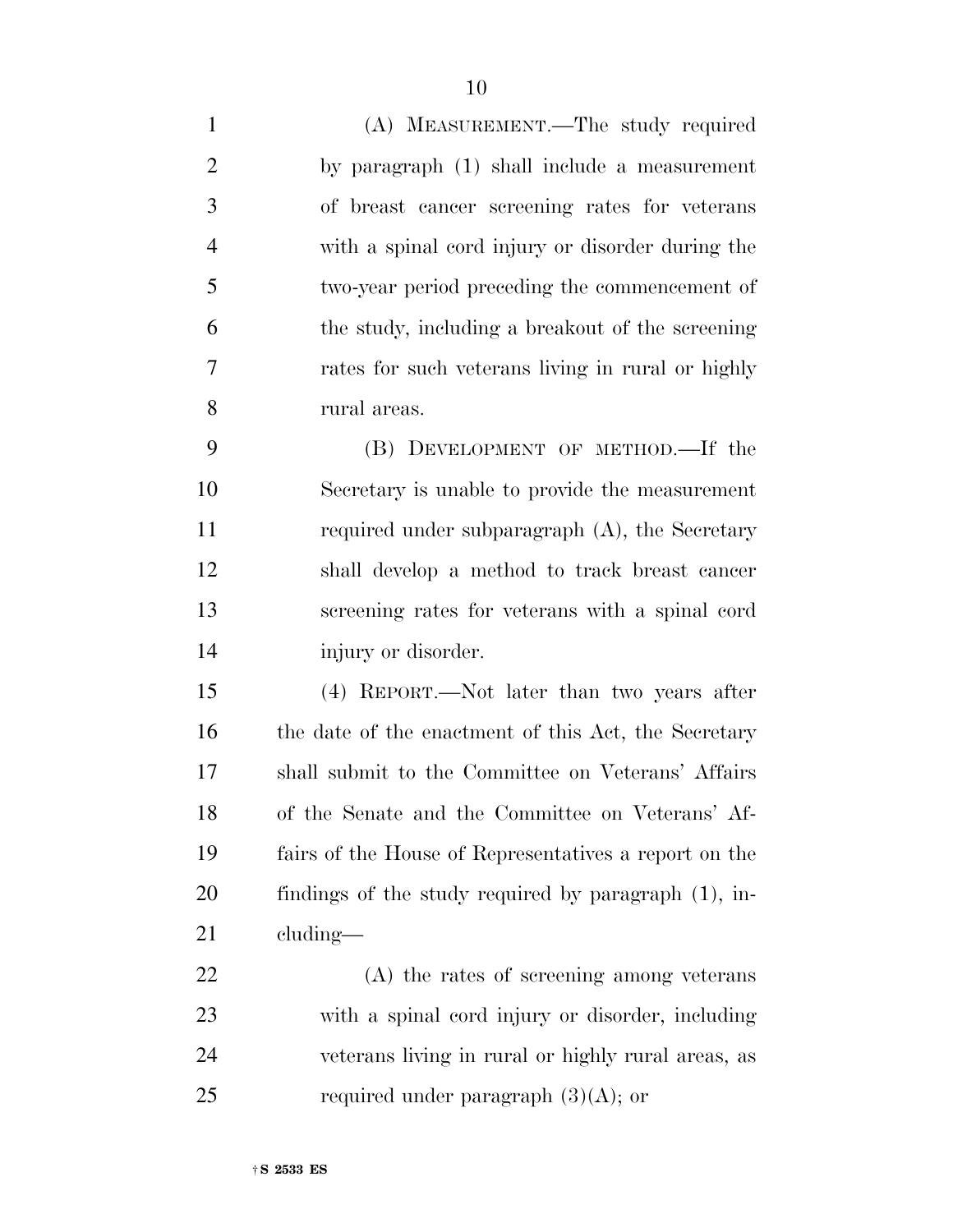| $\mathbf{1}$   | (B) if such rates are not available, a de-                 |
|----------------|------------------------------------------------------------|
| $\overline{2}$ | scription of the method developed to measure               |
| $\mathfrak{Z}$ | such rates as required under paragraph $(3)(B)$ .          |
| $\overline{4}$ | (b) CARE FROM NON-DEPARTMENT PROVIDERS.—                   |
| 5              | The Secretary shall update the policies and directives of  |
| 6              | the Department to ensure that, in referring a veteran with |
| 7              | a spinal cord injury or disorder for care from a non-De-   |
| 8              | partment provider, the Secretary shall—                    |
| 9              | (1) confirm with the provider the accessibility            |
| 10             | of the breast imaging site, including the imaging          |
| 11             | equipment, transfer assistance, and the room in            |
| 12             | which services will be provided; and                       |
| 13             | (2) provide additional information to the pro-             |
| 14             | vider on best practices for screening and treating         |
| 15             | veterans with a spinal cord injury or disorder.            |
| 16             | (c) DEFINITIONS.—In this section, the terms "rural"        |
| 17             | and "highly rural" have the meanings given those terms     |
|                | 18 in the Rural-Urban Commuting Areas coding system of     |
| 19             | the Department of Agriculture.                             |
| 20             | SEC. 106. REPORT ON ACCESS TO AND QUALITY OF MAM-          |
| 21             | MOGRAPHY SCREENINGS FURNISHED BY DE-                       |
| 22             | PARTMENT OF VETERANS AFFAIRS.                              |
| 23             | (a) IN GENERAL.—Not later than two years after the         |
| 24             | date of the enactment of this Act, the Inspector General   |
| 25             | of the Department of Veterans Affairs shall submit to the  |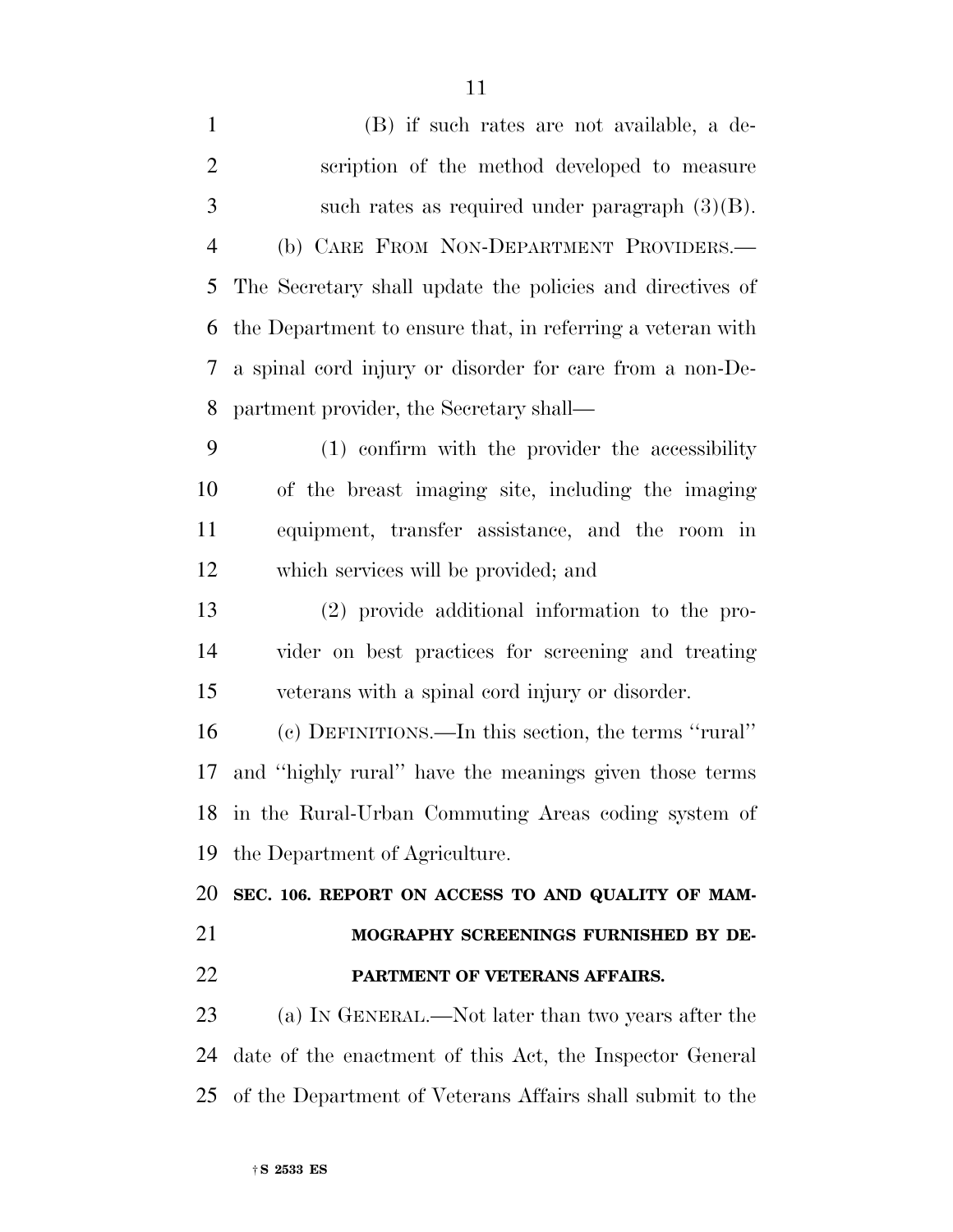Secretary of Veterans Affairs, the Committee on Veterans' Affairs of the Senate, and the Committee on Veterans' Af- fairs of the House of Representatives a report on mam- mography services furnished by the Department of Vet-erans Affairs.

 (b) ELEMENTS.—The report required by subsection (a) shall include an assessment of—

 (1) the access of veterans to mammography screenings, whether at a facility of the Department or through a non-Department provider, including any staffing concerns of the Department in pro-viding such screenings;

 (2) the quality of such screenings and reading of the images from such screenings, including wheth- er such screenings use three-dimensional mammog-raphy;

 (3) the communication of the results of such screenings, including whether results are shared in a timely manner, whether results are shared via the Joint Health Information Exchange or another elec- tronic mechanism, and whether results are incor- porated into the electronic health record of the vet-eran;

 (4) the performance of the Women's Breast On-cology System of Excellence of the Department; and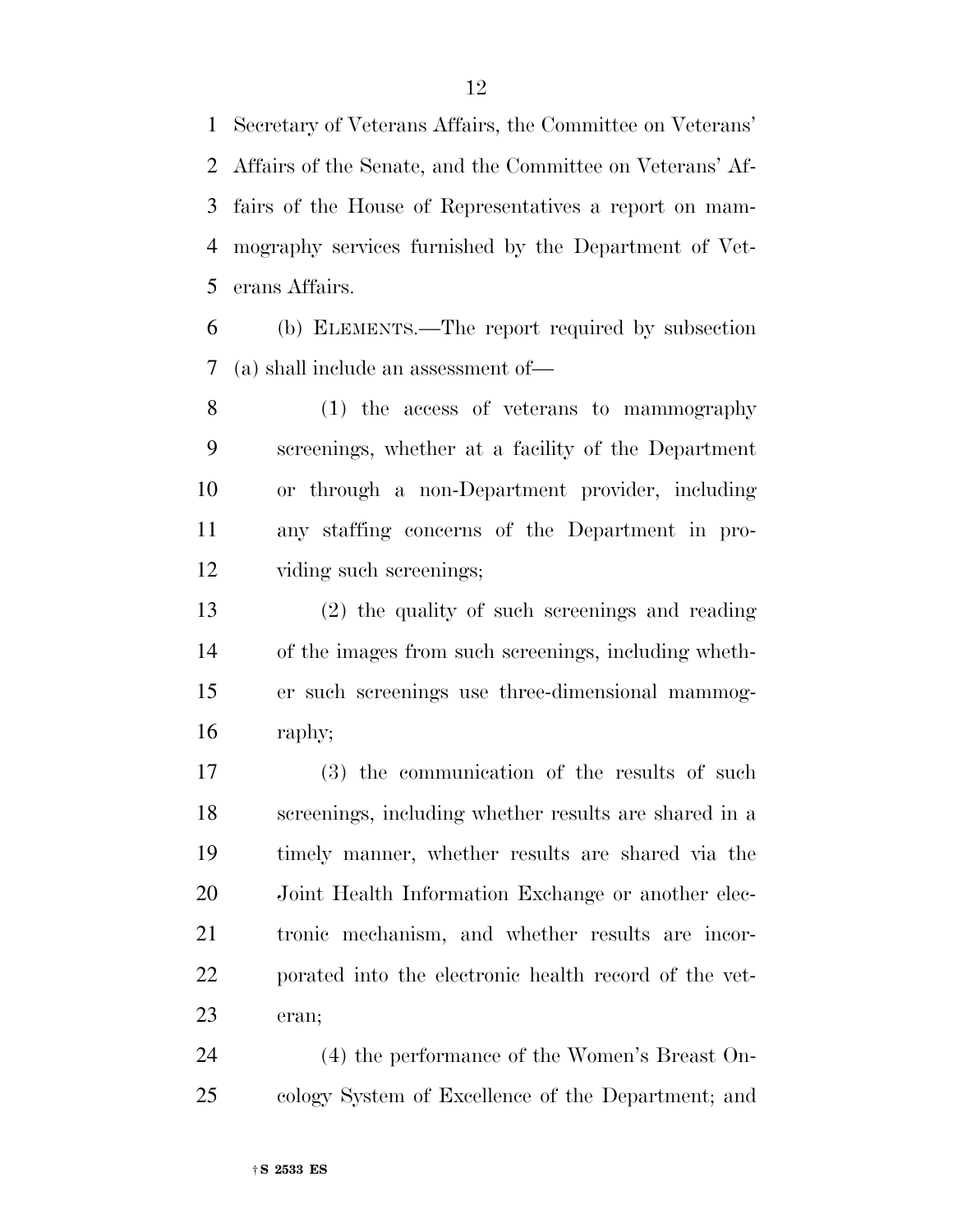(5) the access of veterans diagnosed with breast cancer to a comprehensive breast cancer care team of the Department.

 (c) FOLLOW-UP.—Not later than 180 days after the submittal of the report under subsection (a), the Secretary shall submit to the Committee on Veterans' Affairs of the Senate and the Committee on Veterans' Affairs of the House of Representatives a plan to address the defi- ciencies identified in the report under subsection (a), if any.

## **TITLE II—PARTNERSHIPS FOR RESEARCH AND ACCESS TO CARE**

**SEC. 201. PARTNERSHIPS WITH NATIONAL CANCER INSTI-**

 **TUTE TO EXPAND ACCESS OF VETERANS TO CANCER CARE.** 

(a) ACCESS TO CARE IN EACH VISN.—

 (1) IN GENERAL.—The Secretary of Veterans Affairs shall enter into a partnership with not fewer 20 than one cancer center of the National Cancer Insti- tute of the National Institutes of Health in each Veterans Integrated Service Network of the Depart- ment of Veterans Affairs to expand access to high-quality cancer care for women veterans.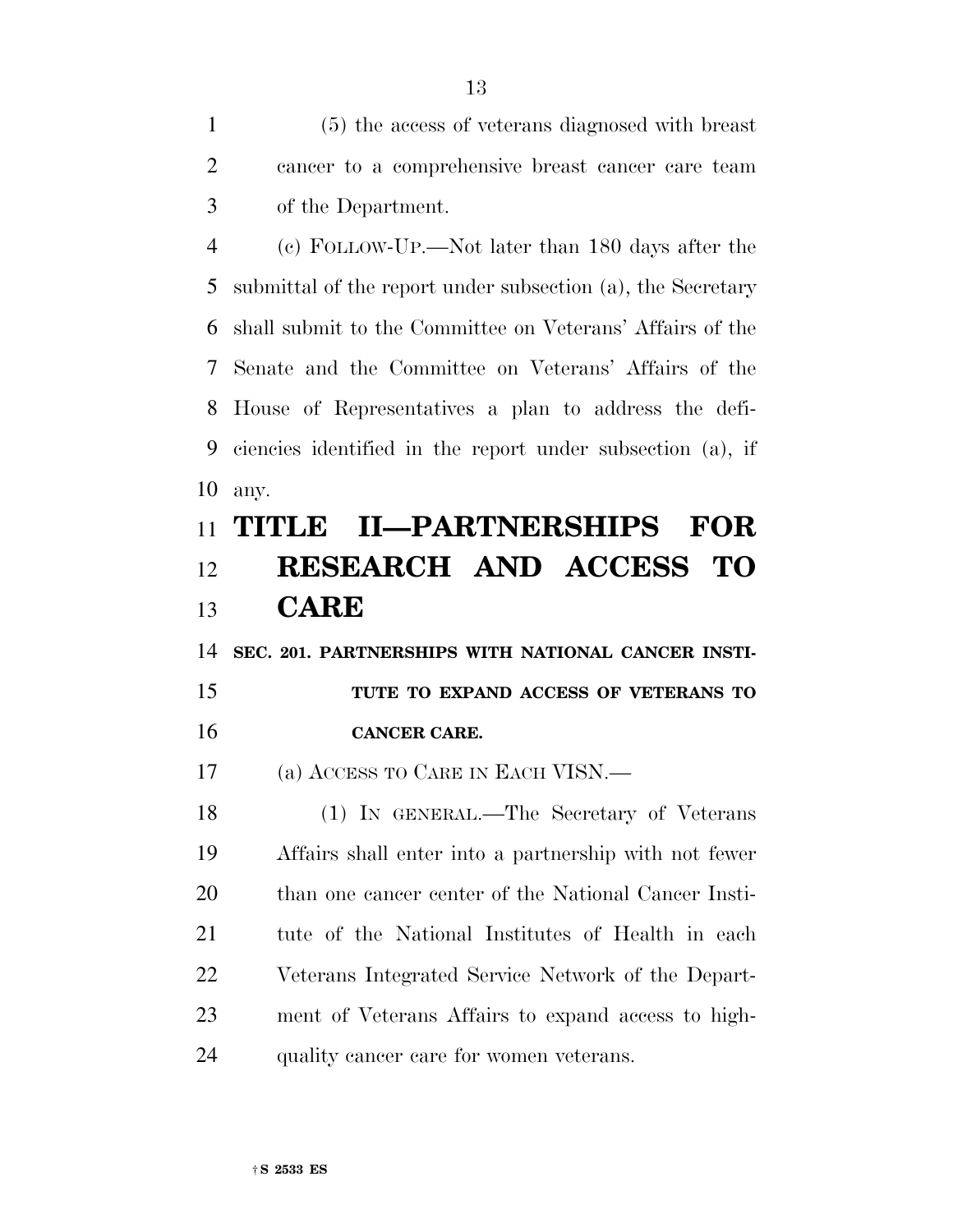(2) TREATMENT OF RURAL VETERANS.—The Secretary, in carrying out partnerships entered into under paragraph (1), shall ensure that veterans with breast cancer who reside in rural areas or States without a cancer center that has entered into such a partnership with the Secretary are able to receive care through such a partnership via telehealth.

 (b) REPORT ON PARTNERSHIP TO INCREASE ACCESS TO CLINICAL TRIALS.—Not later than 180 days after the date of the enactment of this Act, the Secretary shall sub- mit to the Committee on Veterans' Affairs of the Senate and the Committee on Veterans' Affairs of the House of Representatives a report on—

 (1) how the Secretary will ensure that the ad- vancements made through the existing partnership between the Department of Veterans Affairs and the National Cancer Institute to provide veterans with access to clinical cancer research trials (commonly referred to as ''NAVIGATE'') are permanently im-plemented; and

 (2) the determination of the Secretary of whether expansion of such partnership to more than the original 12 facilities of the Department that were selected under such partnership is feasible.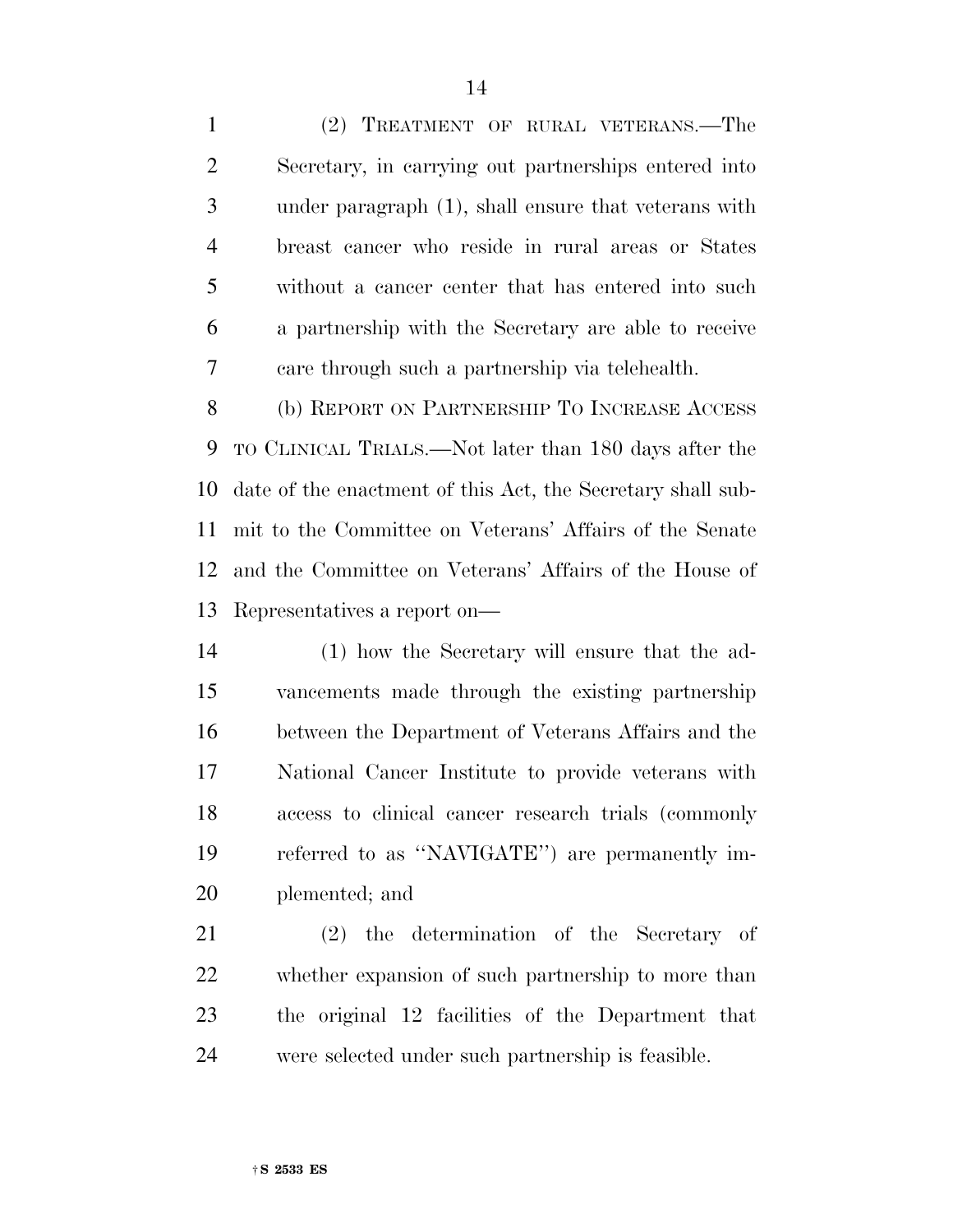(c) PERIODIC REPORTS.—Not later than three years after the date of the enactment of this Act, and every three years thereafter, the Secretary shall submit to the Committee on Veterans' Affairs of the Senate and the Committee on Veterans' Affairs of the House of Rep-resentatives a report—

 (1) assessing how the partnerships entered into under subsection (a)(1) have impacted access by vet- erans to cancer centers of the National Cancer Insti- tute, including an assessment of the telehealth op- tions made available and used pursuant to such partnerships; and

 (2) describing the advancements made with re- spect to access by veterans to clinical cancer re- search trials through the partnership described in subsection  $(b)(1)$ , including how many of those vet- erans were women veterans, minority veterans (in- cluding racial and ethnic minorities), and rural vet- erans, and identifying opportunities for further inno-vation.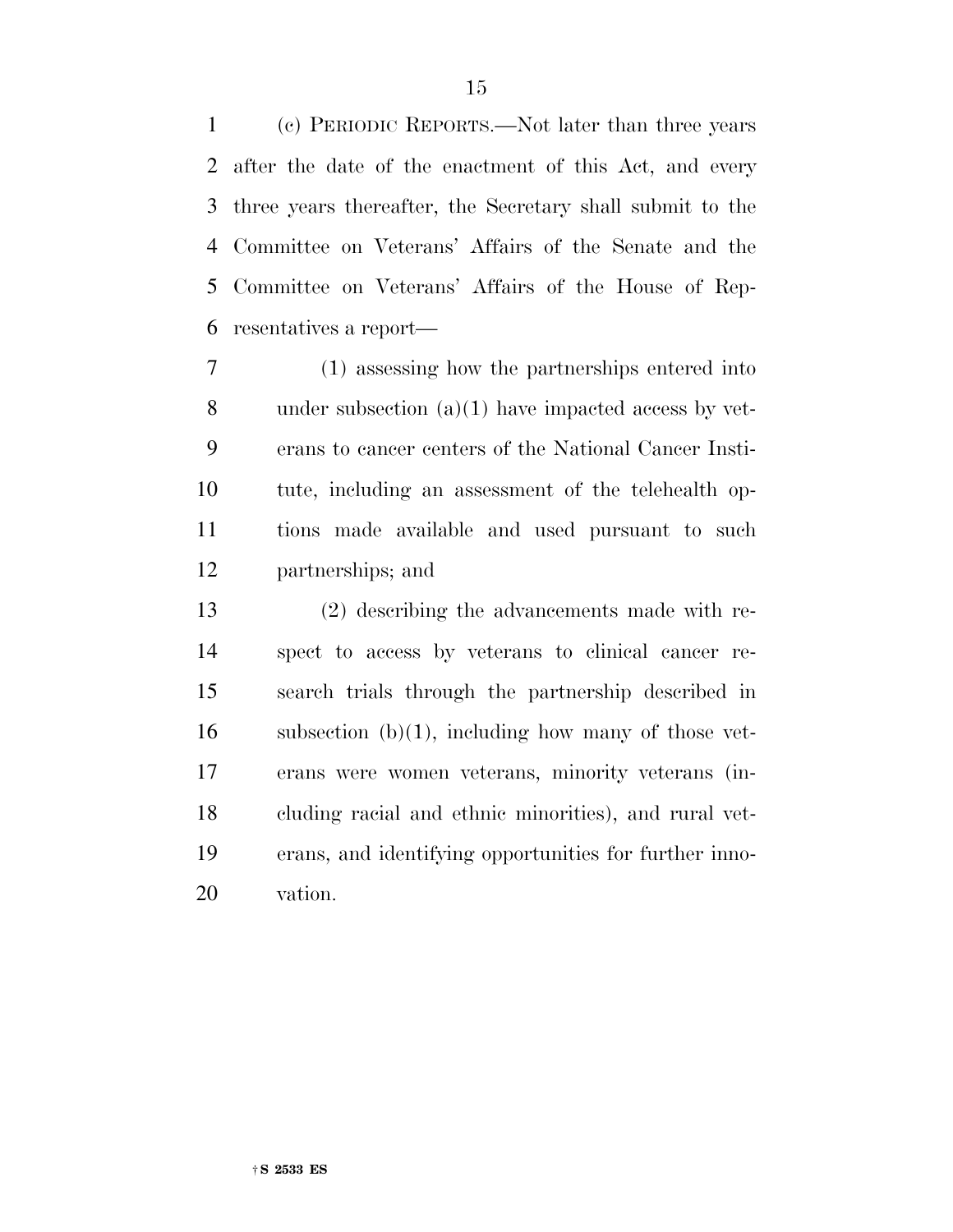(a) IN GENERAL.—Not later than 180 days after the date of the enactment of this Act, the Secretary of Vet- erans Affairs, in collaboration with the Secretary of De- fense, shall submit to Congress a report on all current re- search and health care collaborations between the Depart- ment of Veterans Affairs and the Department of Defense on treating veterans and members of the Armed Forces with breast cancer.

 (b) ELEMENTS.—The report required by subsection 14  $(a)$ —

 (1) shall include a description of potential op- portunities for future interagency collaboration be- tween the Department of Veterans Affairs and the Department of Defense with respect to treating and researching breast cancer; and

(2) may include a focus on—

 (A) with respect to women members of the Armed Forces with a diagnosis of or who are undergoing screening for breast cancer, transi- tion of such members from receiving care from the Department of Defense to receiving care 26 from the Department of Veterans Affairs;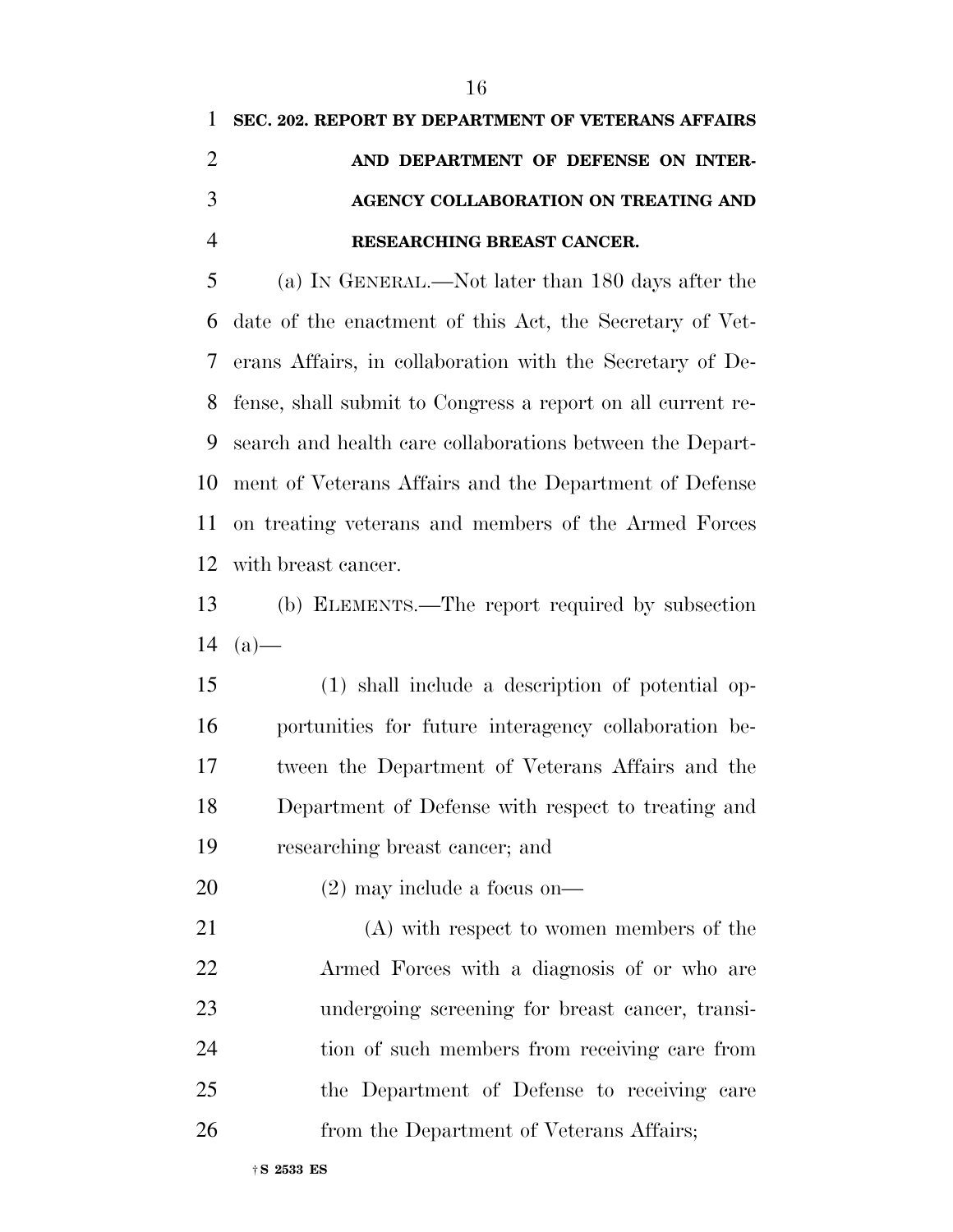| $\mathbf{1}$   | (B) collaborative breast cancer research      |
|----------------|-----------------------------------------------|
| $\overline{2}$ | opportunities between the Department of Vet-  |
| 3              | erans Affairs and the Department of Defense;  |
| $\overline{4}$ | (C) access to clinical trials; and            |
| 5              | (D) such other matters as the Secretary of    |
| 6              | Veterans Affairs and the Secretary of Defense |
| 7              | consider appropriate.                         |
|                | Passed the Senate March 23, 2022.             |
|                |                                               |

Attest:

*Secretary.*